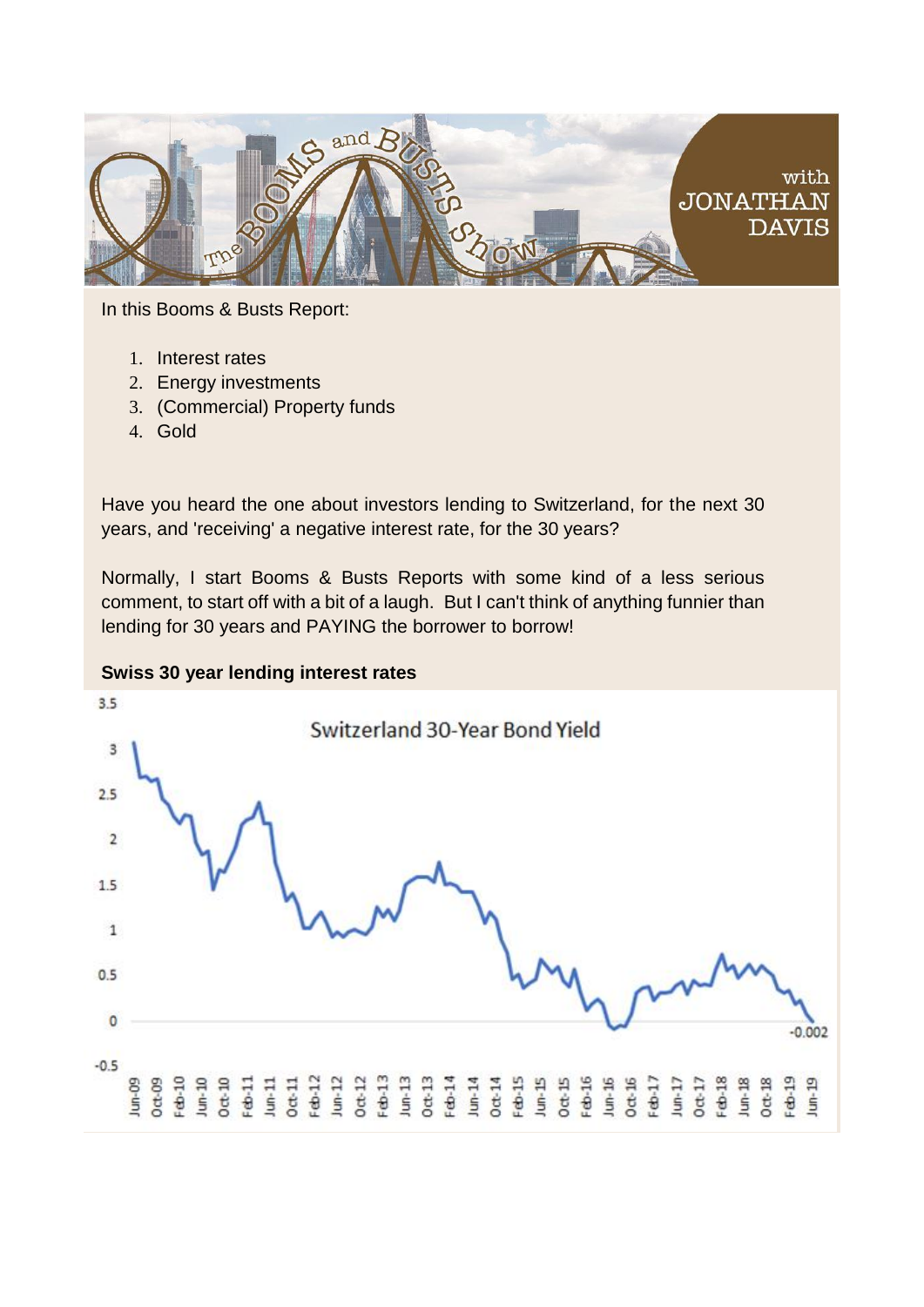So, Jonathan, are you saying that the rate of 'interest', on loans to the year 2049, is MINUS .002% per annum???

Yes, that is what Switzerland was borrowing 30 year money at, earlier this Summer.

The idea that Switzerland will have deflation, for a third of a century is preposterous, to my mind. It's even more preposterous that portfolio managers are investing in that way.

Or, they need to park money, safely, (and there is nowhere safer than Switzerland) and To Hang with the returns. They also say to themselves, if inflation comes to Switzerland (If? In 30 years?!) then we'll pull the money out and put it into inflationary assets.

Well, wouldn't they be the smartest guys in the room if they could do that. And no-one else can, who also made this investment. It seems to me they're all piling on, like lemmings, and they will all, in due course, jump off, like lemmings.

Thus, that is why we have such incredibly low global interest rates. Practically every market sentiment survey indicates that global market participants anticipate a stock market bust at or near All Time Highs! (An ATH is not normally associated with a bear market.) So, they put their money (their clients' money) into government bonds. This, of course, boosts Bond prices and cuts yields (market interest rates).

#### **Global Interest Rates at 120 year low**



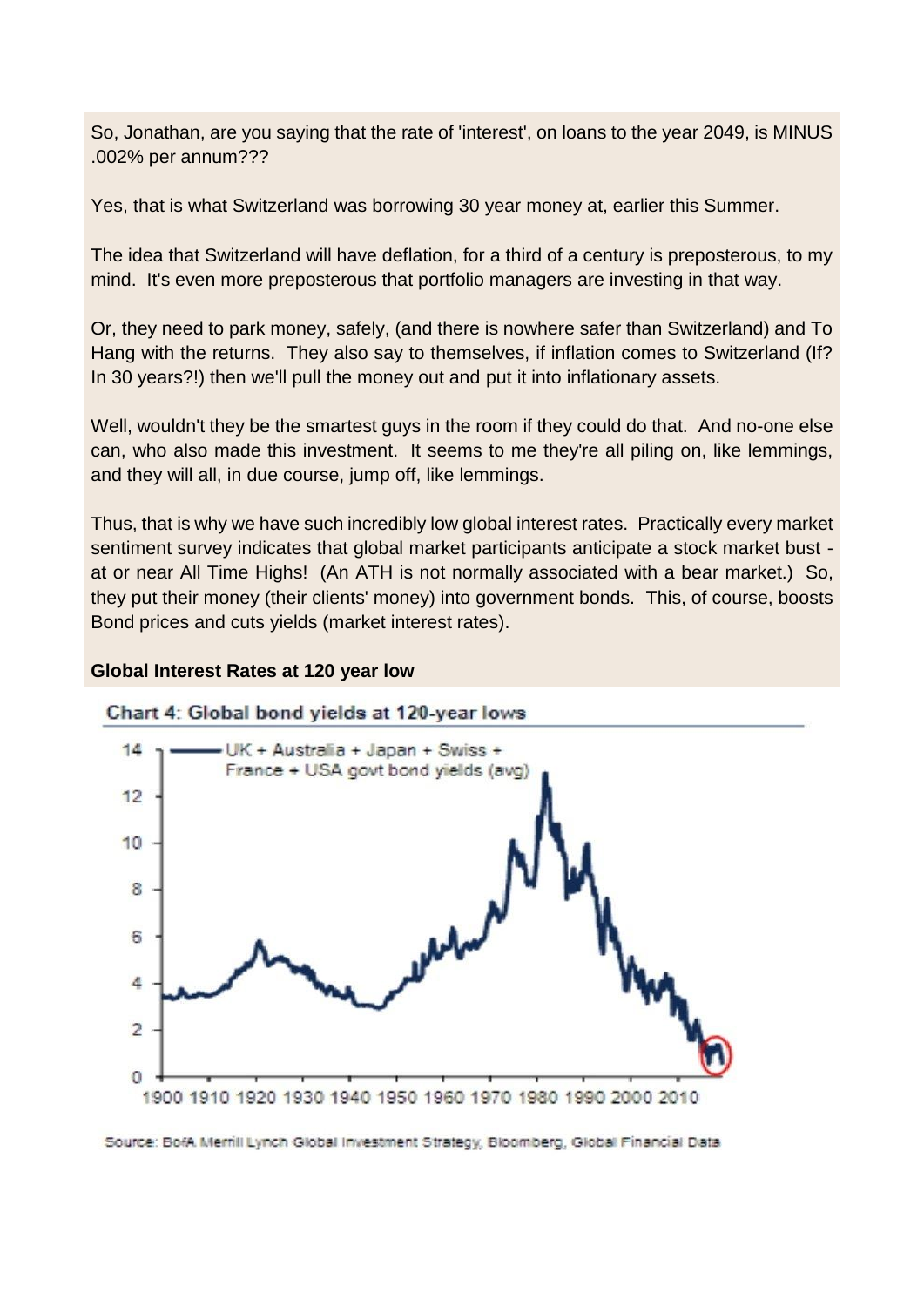This is what I call extreme! (And they wonder why house prices are so high...!)

So, to be clear, pension funds and other investors have so driven up Bond prices to such an extent that, globally, rates are not just the lowest since the year 1900 (even lower than the 1930s! and the 1960s!) but at practically 0%!

You know, there are over \$13 TRILLIONS of Bonds (Government and Corporate) with NEGATIVE yields. That's a quarter of Bonds out there. In fact, 87% of all bonds pay less than 3% pa.

It will not take much of a tick up in inflation, globally, for all these to lose money (higher interest rates means lower Bond prices).

**How much of your money has been invested, without you knowing, on a NEGATIVE interest rate basis?** You might want to ask your wealth manager.

So, might all these fund managers be right? That inflation can only fall into deflation, for 10, 20 even 30 YEARS?



## **UK Inflation, from 1860**

The chart is UK inflation, from 1860 to 2015.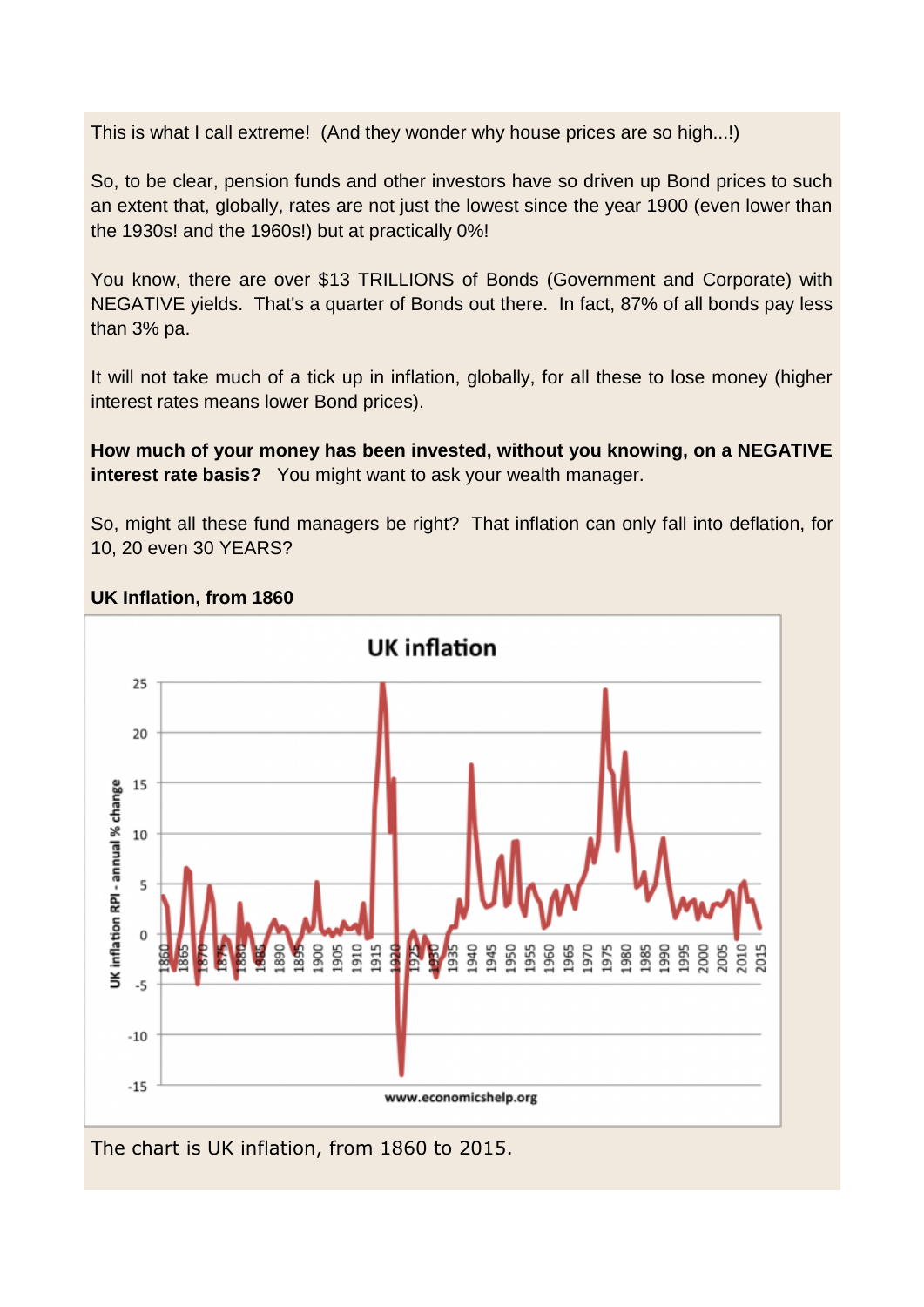We had DEFLATION in the 2nd half of the 19th Century, as technology and globalisation kept bringing down our costs of living.

World War 1 *suddenly* brought MASSIVE inflation as did WW2, unsurprisingly.

So, from nowhere, in 2014, after DECADES of deflation or very low inflation, suddenly we had an inflationary shock.

The same occurred after the 1930s Deflation. *Suddenly.*

The same occurred after the 1960s very low inflation. It was *sudden*.

And we have had falling inflation since the 1970s.



## **UK inflation from 1947**

Zooming in on UK inflation, we see the 1970s inflation 'shock' more clearly.

And the last few decades of falling inflation. It might surprise you to realise that inflation has been sub 5% since 1990. And, indeed, has been sub 5% for the bulk of the time since as long ago as 1983.

# 36 years!

So, all those super-intelligent (!) fund managers have invested your money on the basis that UK (and global) inflation is going to stay low, and for decades. It's already been low for decades.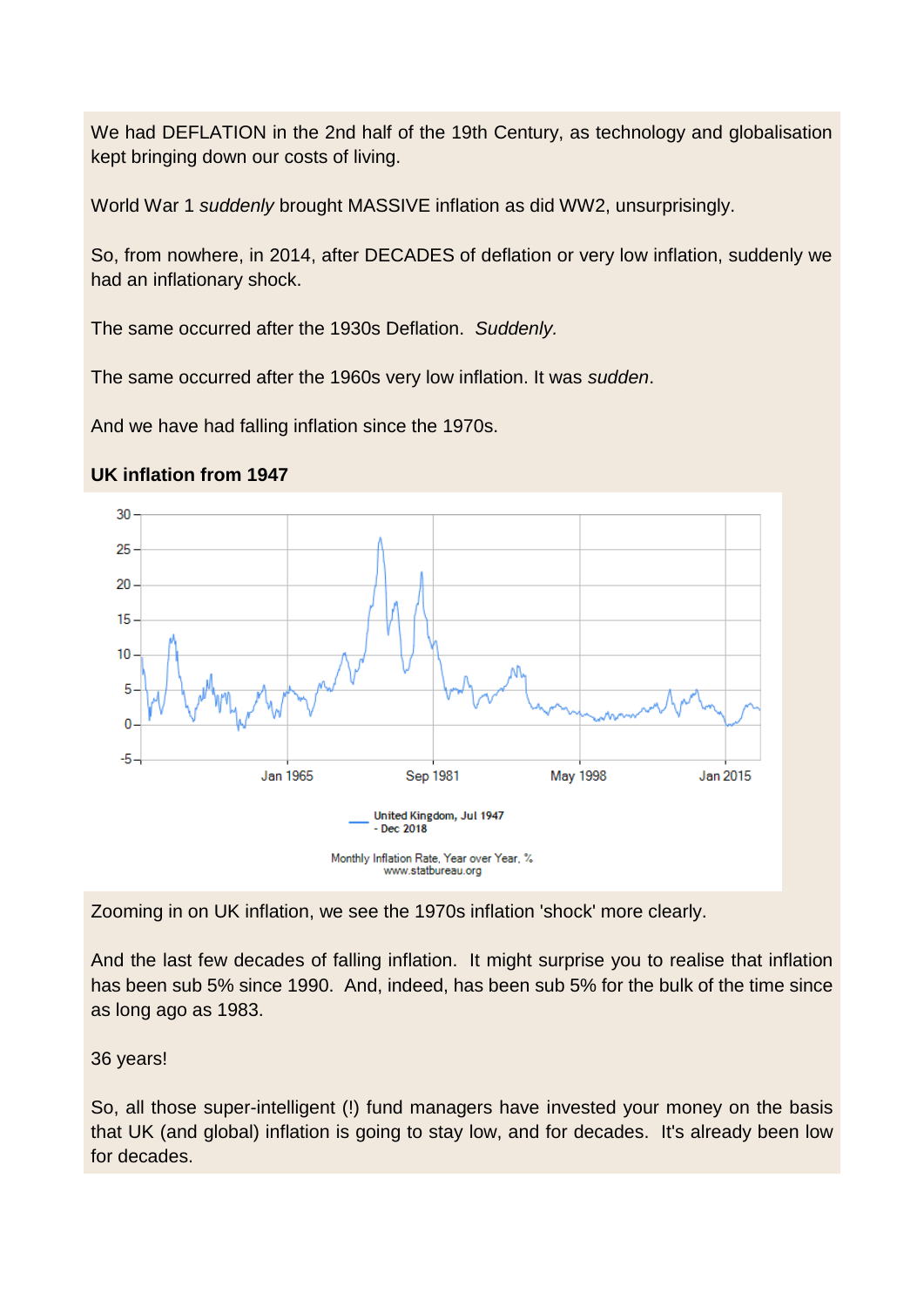History (and just an ounce of common sense) suggests that the era of falling inflation is coming to an end, if it didn't already end. With UK CPI at 0% in 2015, and now above 2%, it is surely at least possible that we saw THEE low in inflation in 2015, for an ERA.

That is my contention, given what I am seeing in Emerging Markets, commodities and normal living.

Just this weekend, TESCO - UK's largest supermarket group, by far - announced it had raised the prices of over 1000 groceries by a notable average 11%.

And, recently, we saw that U.K. earned incomes are rising at the fastest pace in 11 years, in the three months to May 2019.

Short to medium term I have little doubt that inflation is on a mildly rising trend. 0% in 2015 to 2% today is hardly soaring. But it is a trend. Up.

In the last Bank of England quarterly report, the Bank strongly indicated Base Rate rises over the next year. This is not at all surprising, except that it is taking so long to do it. I remind you, the US raised from December 2015 (!) to the end of 2018. We have had one paltry rise in 10 years.

It is true that the US will actually cut on the 31st of this month (take it as read). However, they will still be at 2% whereas we are only at 0.75%.

So, what could happen to UK interest rates, longer term?





UK rates were flat, at around 4-5%, for 150 years, to the mid 19th Century.

Then they had a huge range, from 2% to often up to 10% for the next century.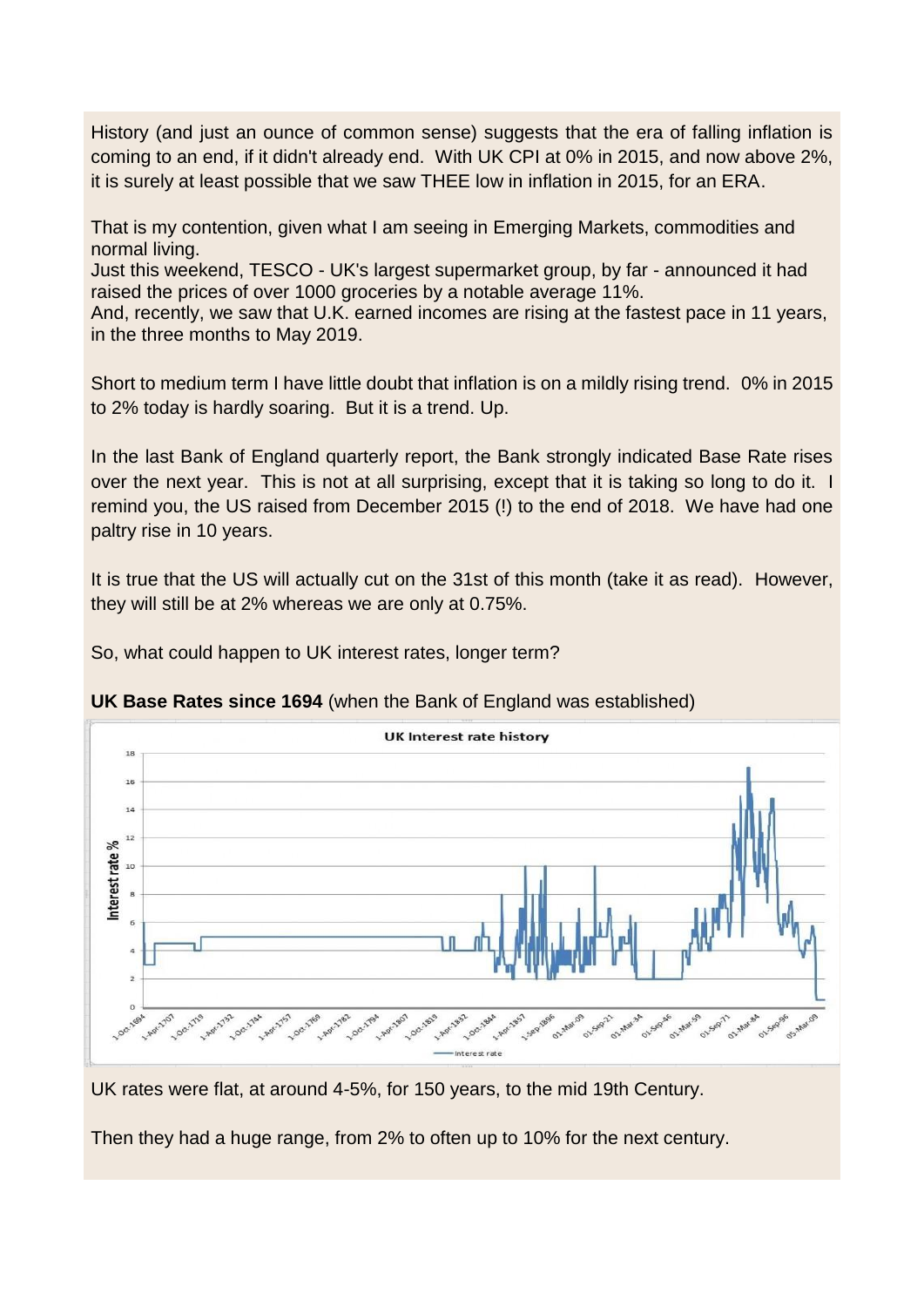

The rate rose earlier this year to 0.75%. In my analysis I do not count the politically-driven cut in October 2016, which was almost immediately reversed.

Post war, rates rose in the 60s and soared in the 70s. And fell steadily for 30 years.

Until 2009. When they were slashed to near 0%, and they have, essentially, stayed there for over 10 YEARS!

**Looking at over 3 centuries of Base Rate history, what is the likelihood that rates stay this low, still, for many years?**

**I put it at a low probability. What do you say?**

What's more likely?

A 1% Base (1 rise)?

A 2% Base (5 rises)?

A 3% Base (9 rises)?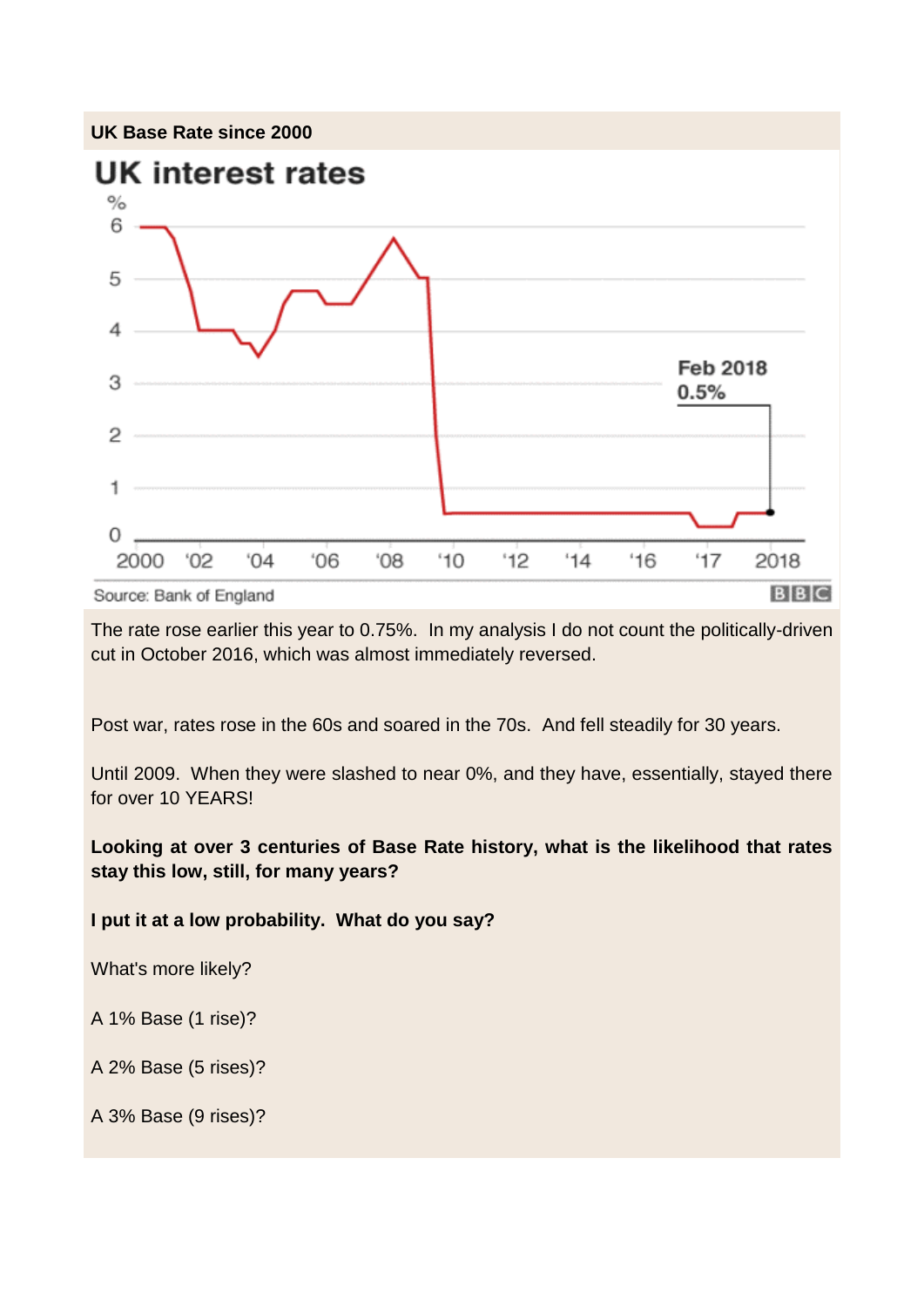I would say somewhere between 3 and 6 rises is more likely i.e. 1.5% to 2.25% Base Rate, within a couple to a few years.

Incidentally, that would take mortgage rates from 1-2% to 2-3%, probably. That's a 50% rise in mortgage costs for borrowers over the last decade or in the near future.

Of course, I would also put a significant minor probability (say 30%) on an inflation shock, in the medium term.

Imagine Iran seizing a UK oil tanker, and this escalating, for example...

In fact, nothing of the kind would be required. Just simply that Emerging Markets continue to grow, as they have been doing for years, and commodity prices soar. \$100 oil is absolutely to be expected in the medium term, for example.

In an inflation shock, we could easily see 5-10% inflation and 3-6% Base Rates within a year or two of the shock. **It is vital investors do not forget history.**

Everyone still cannot even imagine house prices falling, sustainably. 'It's not possible' I hear you shout. In markets, there is no such thing as 'not possible'.

I am not saying that house prices are falling and they will fall for years.

I am saying house prices are falling, marginally (5-10% in London and now the South East, and spreading) and, IF Interest Rates rise sustainably, then so too, will house prices. The risk (i.e. probability) is substantial.

DO NOT ASSUME INTEREST RATES WILL STAY AT THESE **EXTREMELY** LOW LEVELS FOR EVER. Is lowest in (centuries of) recorded history not extreme enough for you?

Finally, you may have noticed the Pound (Sterling) starting to rise again recently. For me, this is a continuation of a multi year uptrend. And is indicative of the markets expecting interest rate rises.

Certainly, on a personal note, I dream of a much stronger currency. Lower import costs for the stuff we buy from China, and cars from Europe, lower costs of foreign holidays. All while our industries have lower input costs. Ah, well, we can but dream to live like the Swiss.

So, if interest rates and inflation are to bottom or have bottomed for an era, we should be investing in assets that do well out of rising inflation.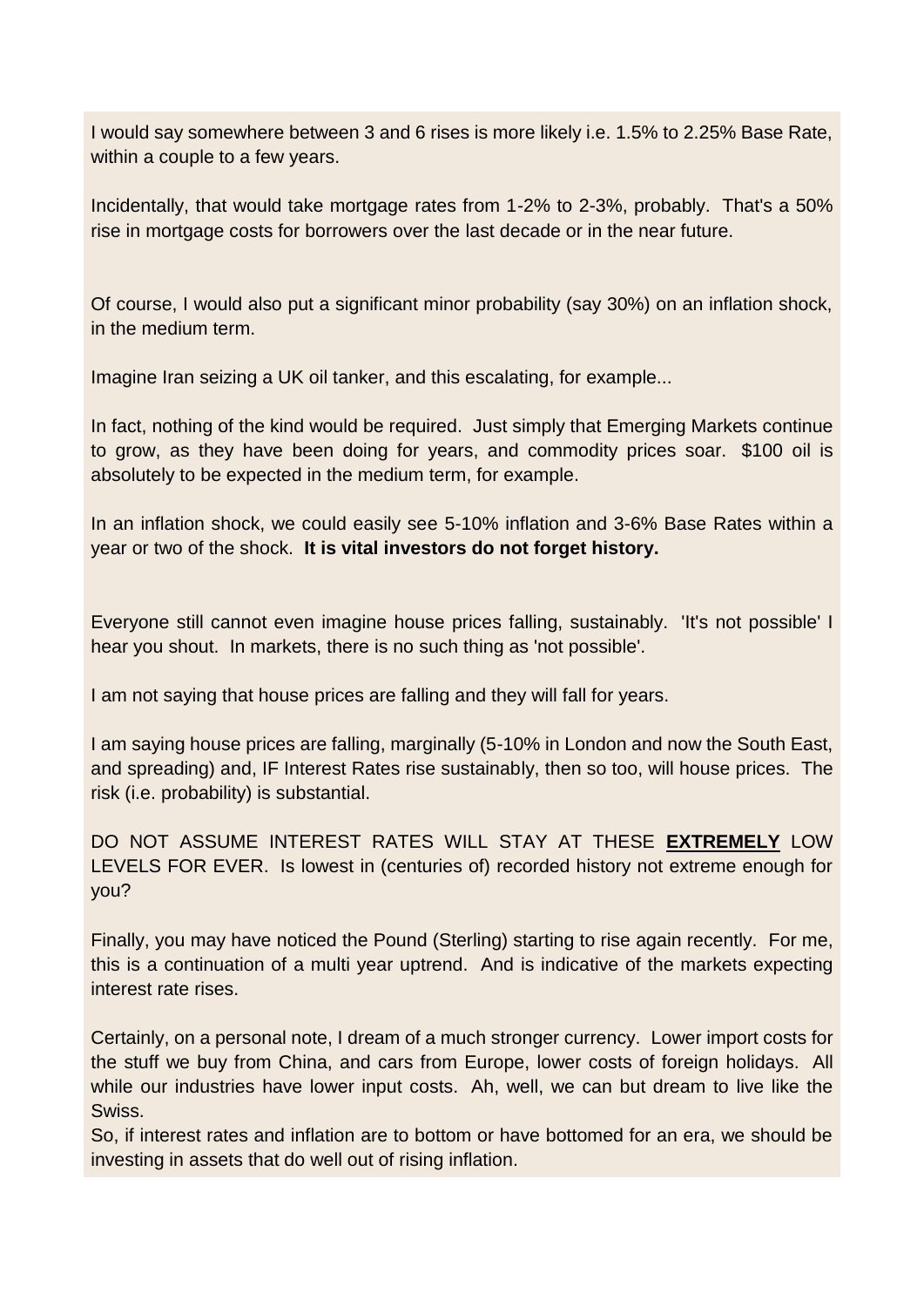

As you see, in the reflation, post the DotCom / 9/11 recession, the prices of energy companies rose more (much more) than the market, generally.

Post the 2008 bust and the subsequent deflation, energy companies' share prices have fallen and fallen, relative to the wider market.

Energy companies, have actually risen, for the last 3+ years, since oil bottomed in early 2016. But the market, generally, has risen faster.

There will come a point when energy companies will rise, sustainably, MORE THAN the market.

Energy companies, relative to the market, are at near 20 YEAR LOWS! Their relative value is astonishing. They are stupid cheap, even though they are up some 70% on the 2016 lows. 70% and they are still stupid cheap!

#### **Commercial Property**

In looking at interest rates, I have noticed there has been a flood of investors redeeming investments in Commercial Property funds. See *[this](https://jonathandaviswealthmanagement.com/MW5-6E5XM-382O84-3OJMLT-1/c.aspx)*, for example, from this month. "A £4.4 billion UK property fund stopped people withdrawing money after investors all rushed for the exit." This is the third such company to do this.

M&G [said "](https://jonathandaviswealthmanagement.com/MW5-6E5XM-382O84-3OJMLU-1/c.aspx)Investor redemptions in the Fund have risen markedly because of the high levels of uncertainty in the UK commercial property market since the outcome of the European Union referendum."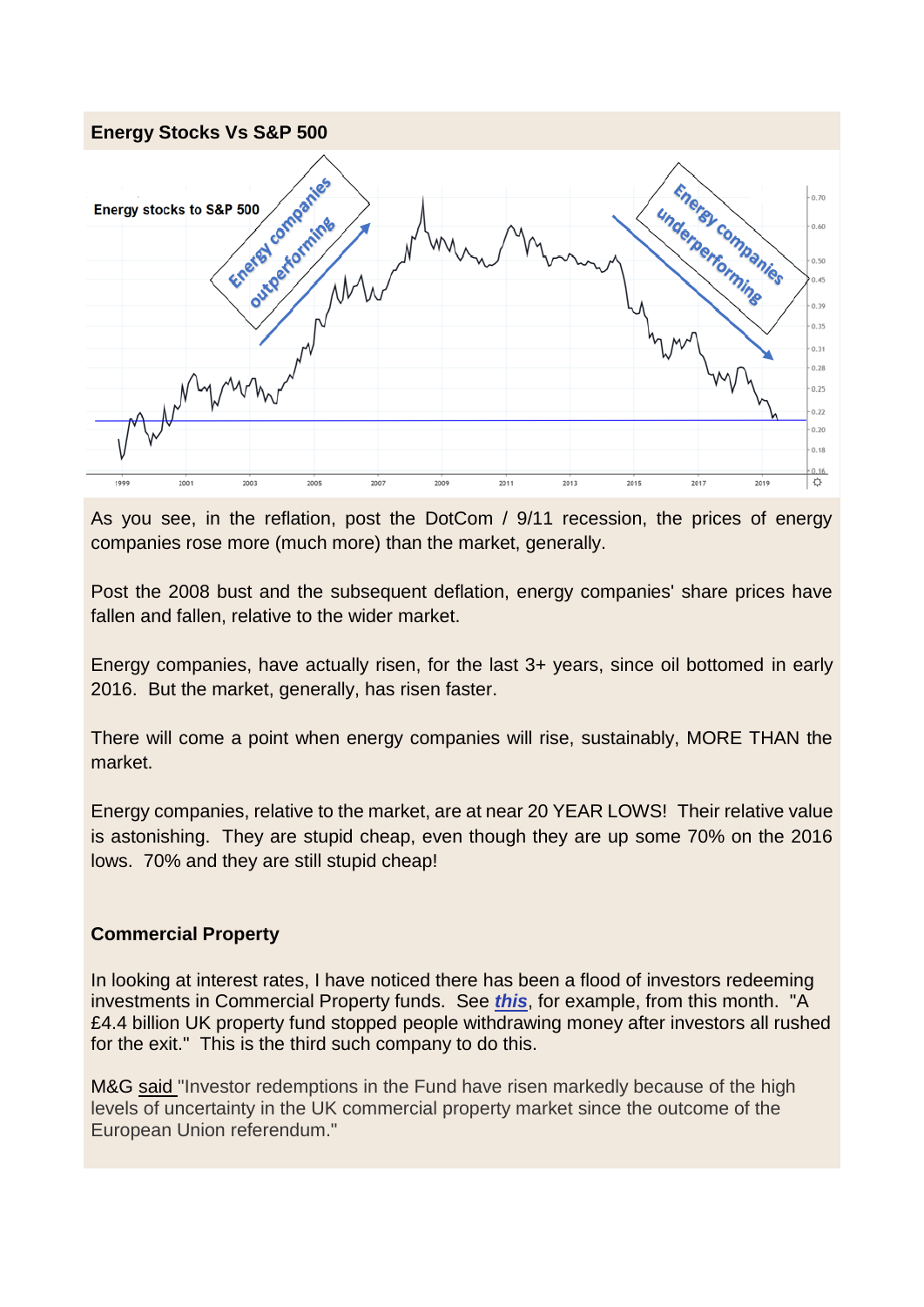They are blaming Brexit even though all you have to do is look around the country and all you see are hundreds and hundreds of cranes and skyscrapers going up everywhere. Clearly, developers aren't blaming Brexit. They're building because of what happens after Brexit.

The point is many property funds have seen enormous redemptions and they've just stopped people getting their money out.

It seems to me that property is so highly priced that pension funds etc were getting out while the going is brilliant and cashing in handsome gains. Before interest rate rises?

And where have the property sellers put the proceeds? It seems they have gone from Property to Bonds, thus driving up Bond prices to 120 year highs...!

Good strategy? Not if they hang around to see interest rates rise, which is why they left Property!

And this leads nicely to the final area for consideration - the **Gold** sector (which includes Silver and Mining Companies).

I wrote, extensively, of this most recently, in the *[April 2019 Booms & Busts Report](https://jonathandaviswealthmanagement.com/MW5-6E5XM-382O84-3OJOVH-1/c.aspx)*.

The multi year bull case has been clear for some while. WHEN it was going to resume was the question. Well, in June we got the price of Gold breaching the 2016 high, which was a requirement for the resumption of the multi year bull, which started in December 2015.

At the low, nearly 4 years ago, Gold was c \$1050/oz. It's now over \$1400.

It seems to me, it should get to the All Time High (in 2011 over \$1900) by 2021.

For now, it's soaring (having been \$1160 last August. Silver has risen from \$14 to over \$16 in weeks.

Gold miners are up 30-50% since the end of May.

There is years of incredible growth to come in this market. In the last multi year bull (2001 to 2011), gold went up **550%**. Silver went up **1000%**. Miners went up **1400%**.

Not in a straight line.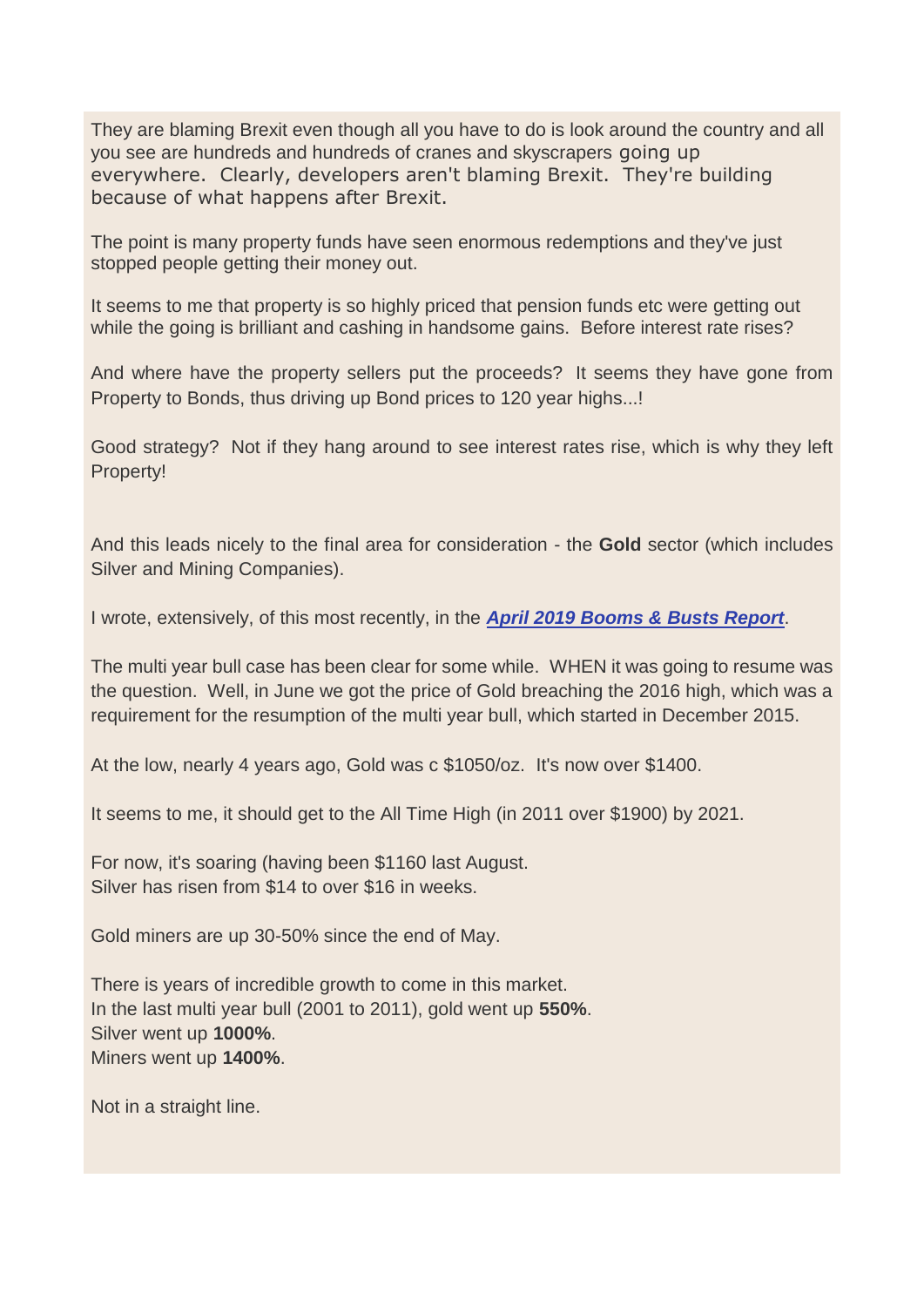**How much Gold etc do you have in your portfolio?** If less then 10% then that's a problem for you. If less then 5% then your portfolio is, arguably, mismanaged.

**You might be interested to check out our new website, just launched.**

*[jonathandaviswm.com](https://jonathandaviswealthmanagement.com/MW5-6E5XM-382O84-3OJQ5H-1/c.aspx)*

**No portfolio manager has managed money in an era of rising inflation.**

They have only known falling inflation, throughout their careers. Just like you.

What is your portfolio adviser / manager saying and doing?

What should YOU do to secure and grow your wealth and purchasing power?

Don't put it off till it's self-evidently too late.

If your portfolio, altogether (pensions, ISAs, other investments), amounts to at least £500k, why not arrange a no-obligation discussion with me about your plans and objectives?

We work for clients all over the UK and indeed on 3 continents.

We also have an association with an excellent financial planning firm who can advise interested parties with portfolios materially under £500k. Contact me for details.

Our most important and most often repeated philosophy is: "We advise you based on what we would do, were we in your shoes, given what we know".

Call me personally to see how we can help.

Please note, carefully, the following important message:

I think most folk do not realise the excellent medium and long term opportunities in our markets.

They will. But will they benefit?